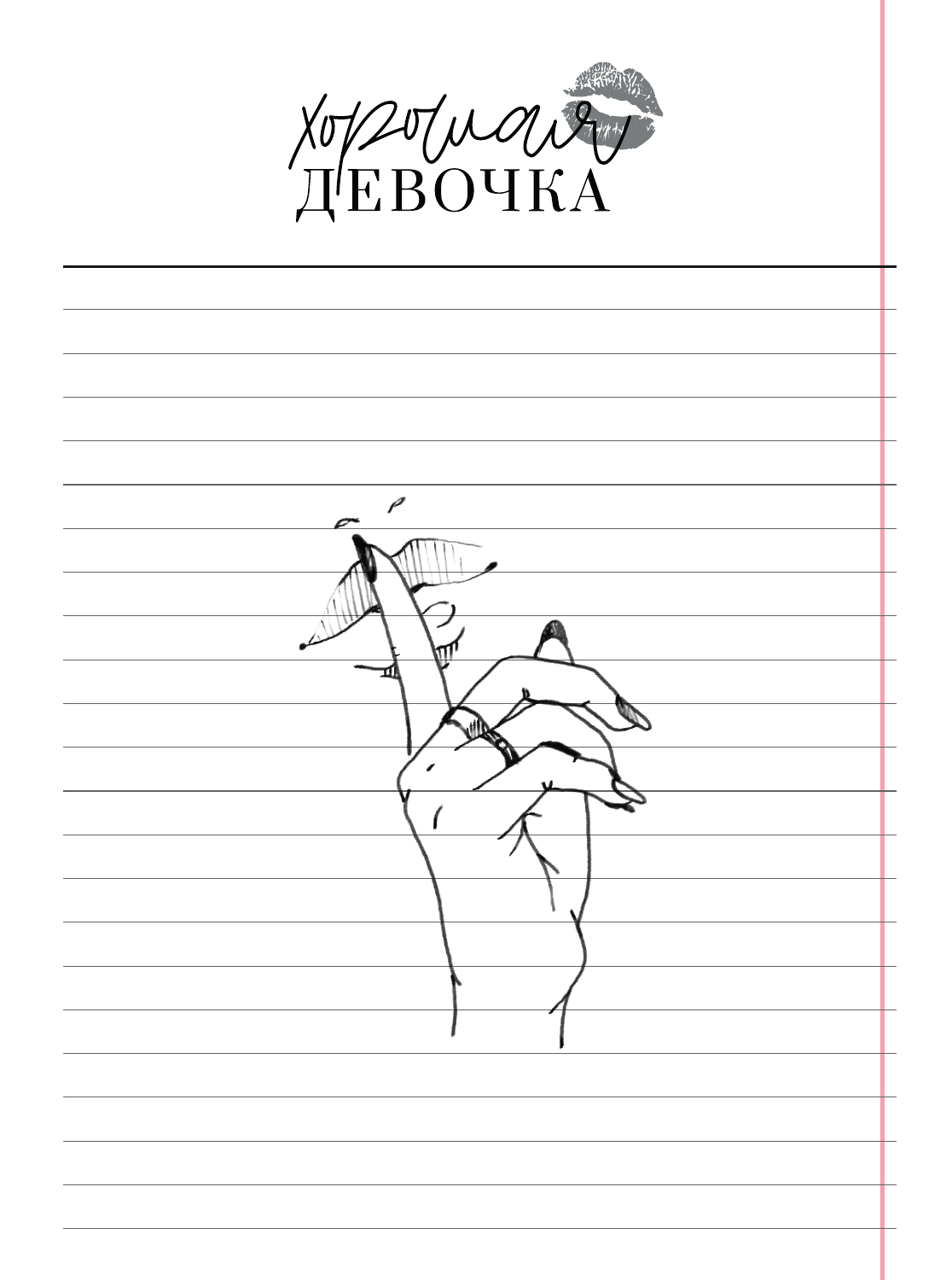#### VEGETABLES /

| Dried beetroot with aloe honey          | 650 ₽ |
|-----------------------------------------|-------|
| Baked peppers, stracciatella, pistachio | 650 ₽ |
| Yam with truffle                        | 650 P |
| Basil hummus with burnt tomatoes        | 750 P |

 $\overline{\mathbf{\hat{x}}}$ 

#### VEGETABLES /

| Beetroot, cashew, orange | 650 ₽ |
|--------------------------|-------|
| All Green                | 750 ₽ |
| Tomatoes, stracciatella  | 890 ₽ |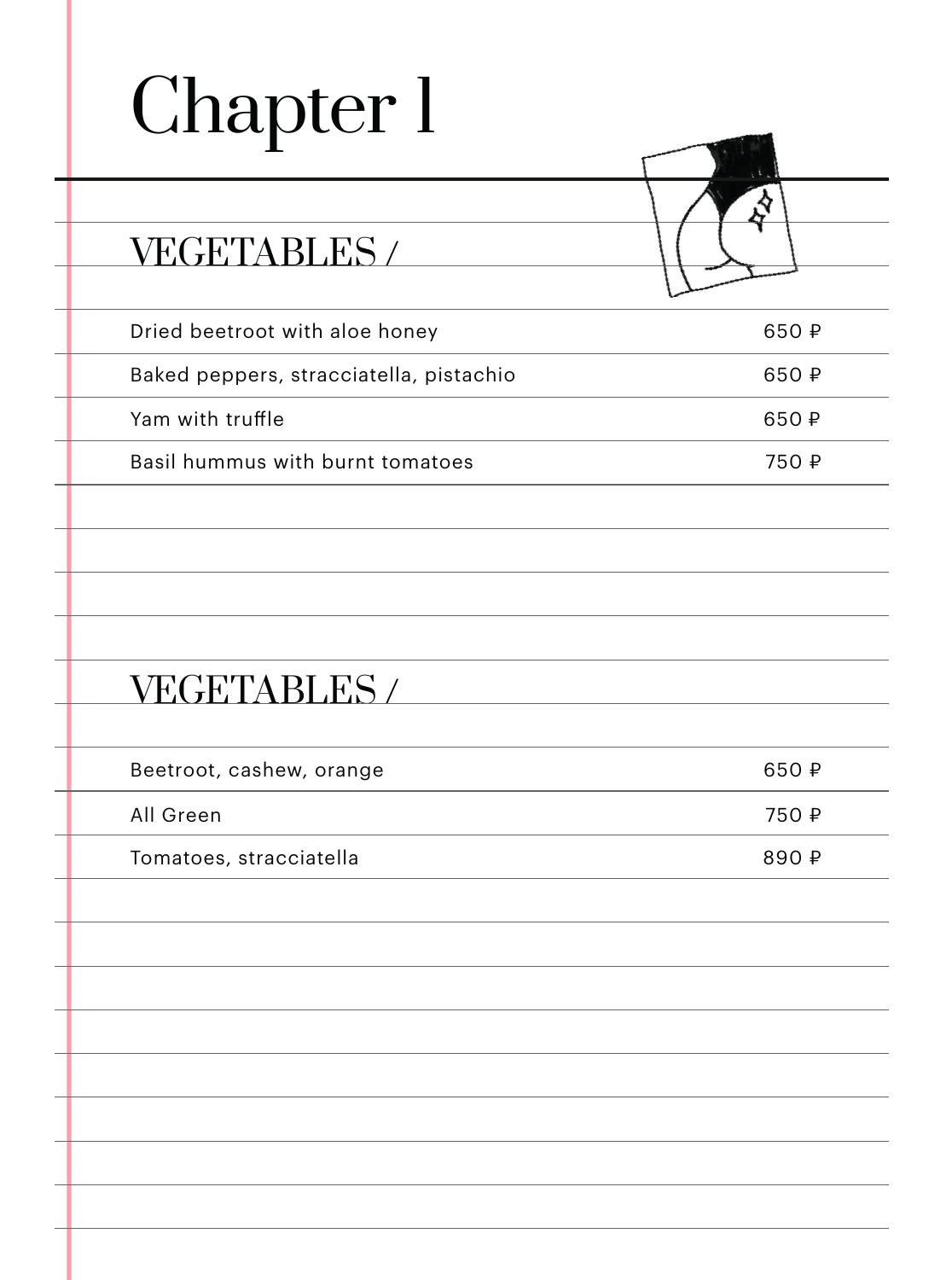### NOT VEGETABLES /

| Fried Halloumi                    | 650 ₽          |
|-----------------------------------|----------------|
| Bruschetta with salmon            | 750 ₽          |
| Tofu, shrimp, avocado             | 890 $\sqrt{P}$ |
| Pâté Foie Gras with shiso caramel | 890 ₽          |
| Crab Tacos                        | 890 $\sqrt{P}$ |
| Beef tartare                      | 950 $\sqrt{P}$ |
| Burrata, eel, avocado             | 1 350 ₽        |

### NOT VEGETABLES /

| Salad with kale and quail          | 950 $\sqrt{P}$ |
|------------------------------------|----------------|
| Salad with shrimps and pesto sauce | 1 050 ₽        |
| Mom's friend's salad               | 1200P          |
| Crab, tomatoes, beans              | 1 390 ₽        |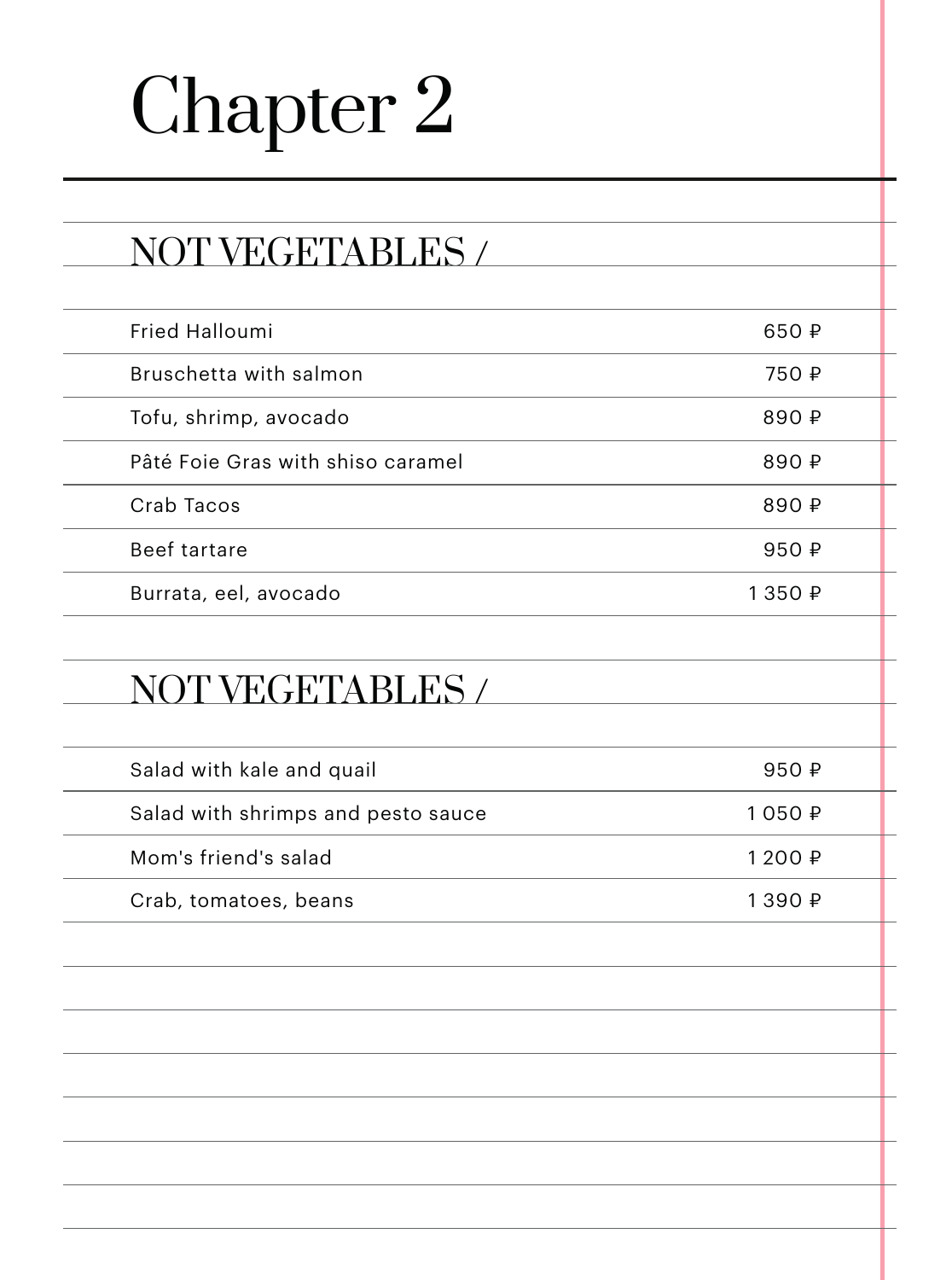| <b>RAW</b>       |       |
|------------------|-------|
|                  |       |
|                  |       |
| Sea bass ceviche | 850 ₽ |
|                  |       |
| Scallop Crudo    | 890₽  |
|                  |       |
| Salmon tataki    | 890₽  |
|                  |       |
| Tuna crudo       | 1100₽ |
|                  |       |
|                  |       |
|                  |       |
|                  |       |
|                  |       |
|                  |       |
|                  |       |
|                  |       |
|                  |       |
|                  |       |
|                  |       |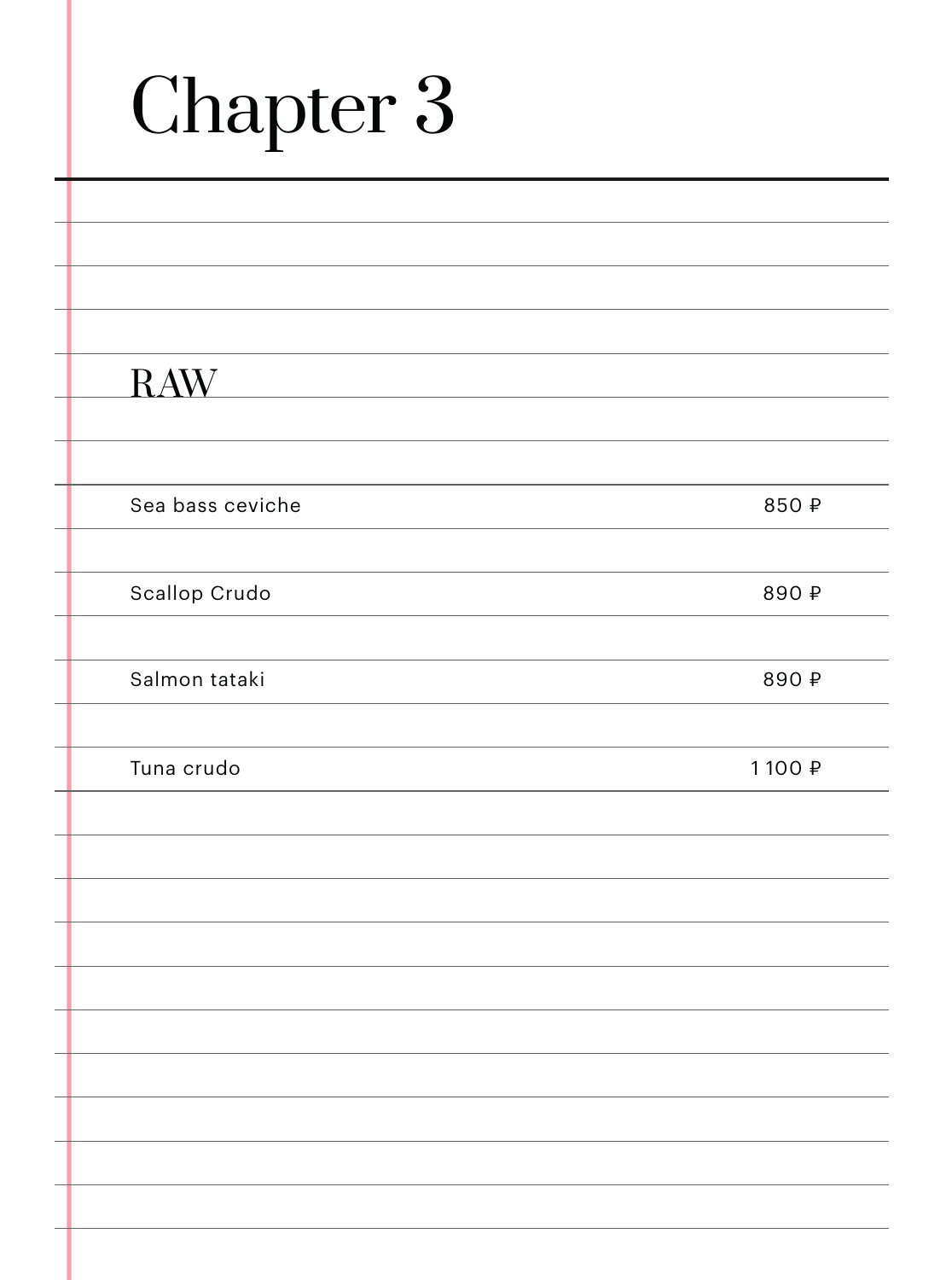| Chapter 4                                    |       |
|----------------------------------------------|-------|
|                                              |       |
|                                              |       |
| <b>VEGETABLES/</b>                           |       |
| Yellow tomatoes gazpacho                     | 590 ₽ |
| Green cream-soup, avocado, strachatella      | 650₽  |
|                                              |       |
| 105<br>$H$ $\mu$                             |       |
| HHHA                                         |       |
| $\cdot$ $\times$ 2<br>$\longrightarrow \mid$ |       |

ı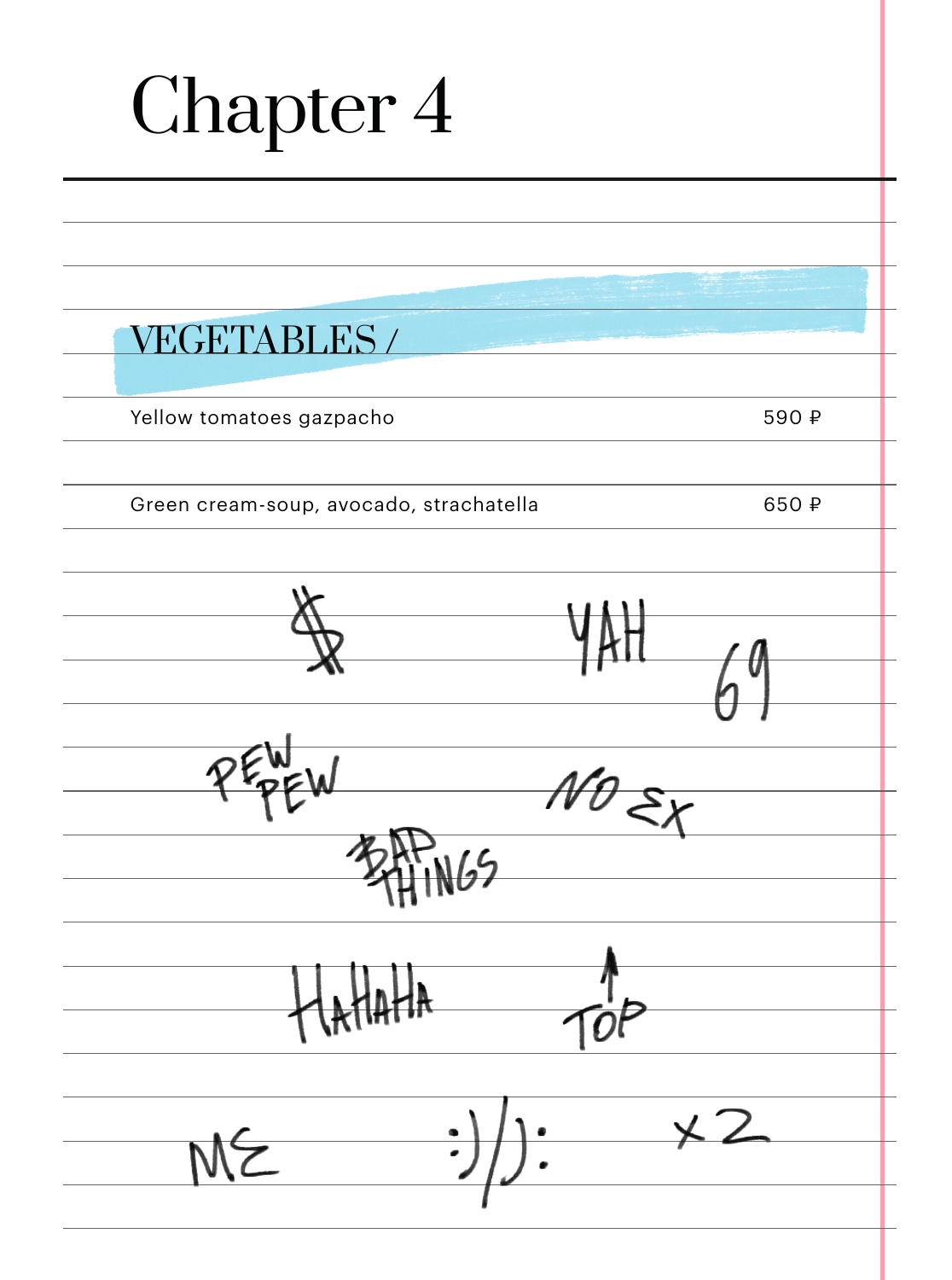#### FISH & SEAFOOD

| Lilac risotto with scallop                   | 1 050 ₽            |
|----------------------------------------------|--------------------|
| Muffin with crab, strachatella and ice cream | 1100 ₽             |
| Zander, champagne sauce, red caviar          | 1 2 $0$ $\Omega$ ₽ |
| Salmon Lemongrass                            | 1 250 ₽            |

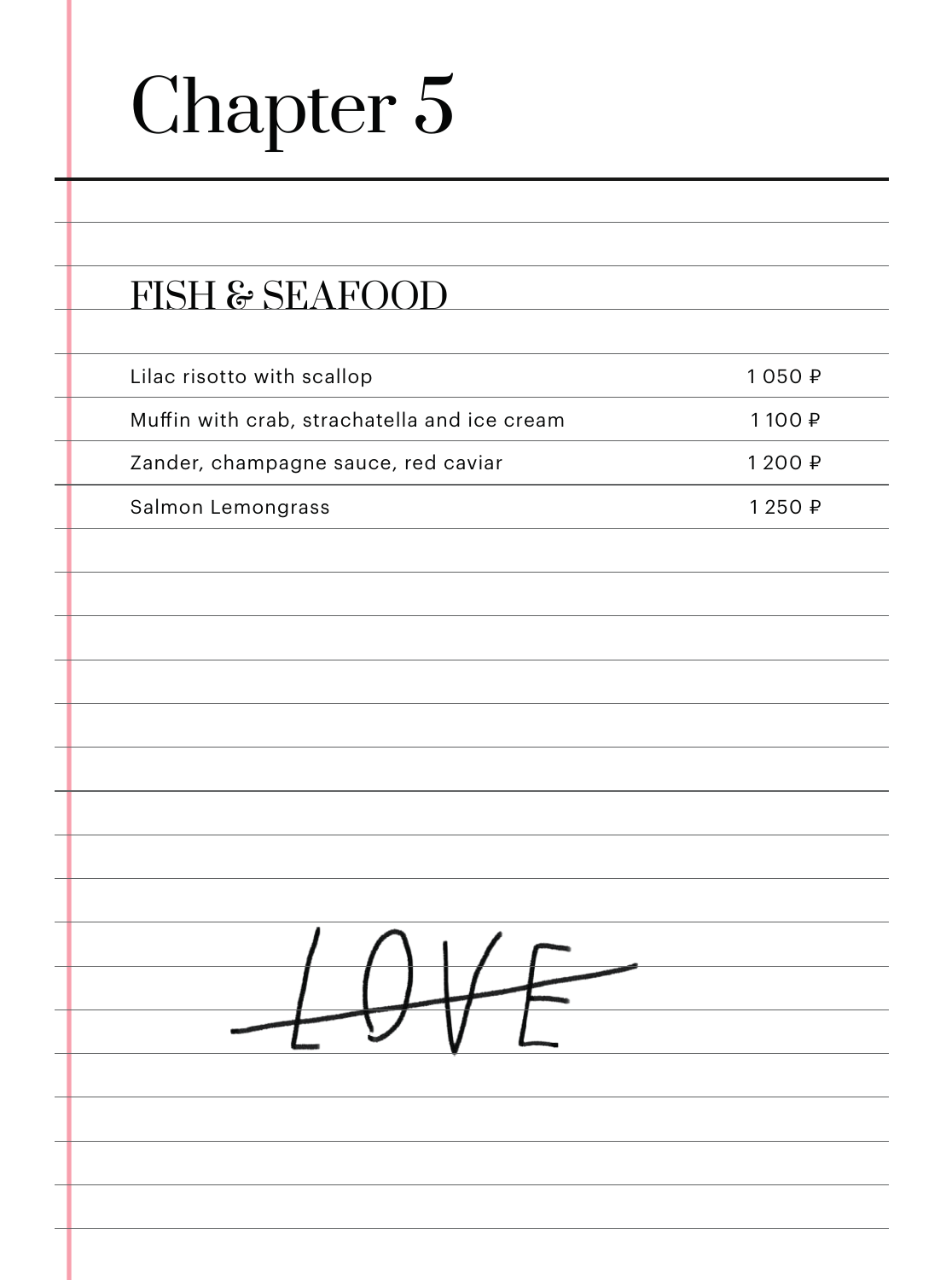### MEAT / CHICKEN

| Duck confit with strawberry sauce      | 980 $\sqrt{P}$   |  |
|----------------------------------------|------------------|--|
| Burger with marbled beef and foie gras | $1150 \text{ P}$ |  |
| Pasta with chicken and prawns          | 1 250 ₽          |  |
| Marbled beefsteak with Texas potatoes  | 1 290 ₽          |  |
| Chicken with morels                    | 1 290 ₽          |  |
| Flank steak with avocado               | 1450 P           |  |
| Filet mignon with mushrooms            | 1 950 ₽          |  |

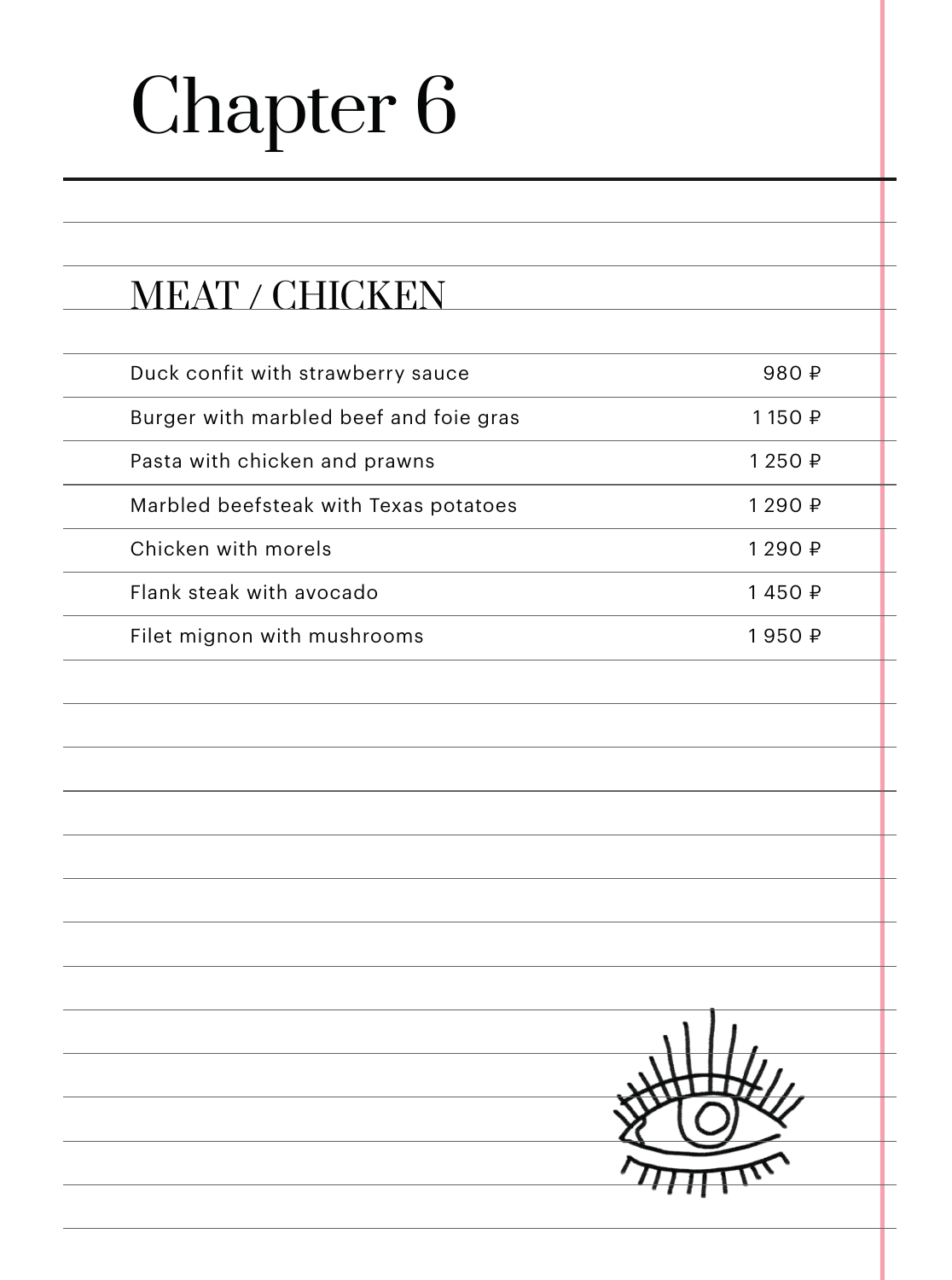| <b>Chapter 7</b>               |      |
|--------------------------------|------|
|                                |      |
|                                |      |
|                                |      |
| NOT MEAT / Bite                |      |
| Sweet potato against the rules | 850₽ |
| <b>Burger loves topless</b>    | 950₽ |
| Afterparty kebab               | 950₽ |
|                                |      |
|                                |      |
|                                |      |
|                                |      |
|                                |      |
|                                |      |
|                                |      |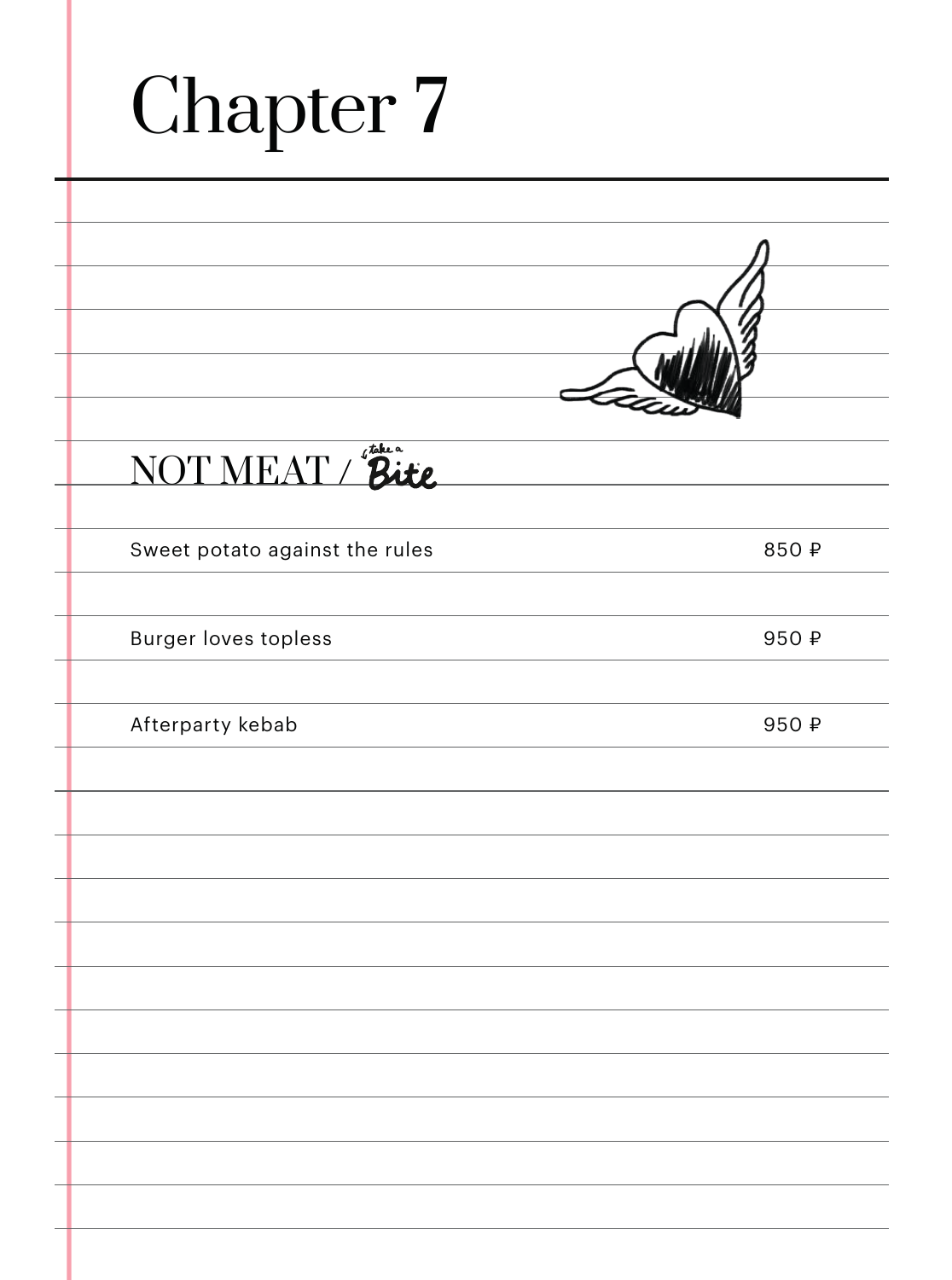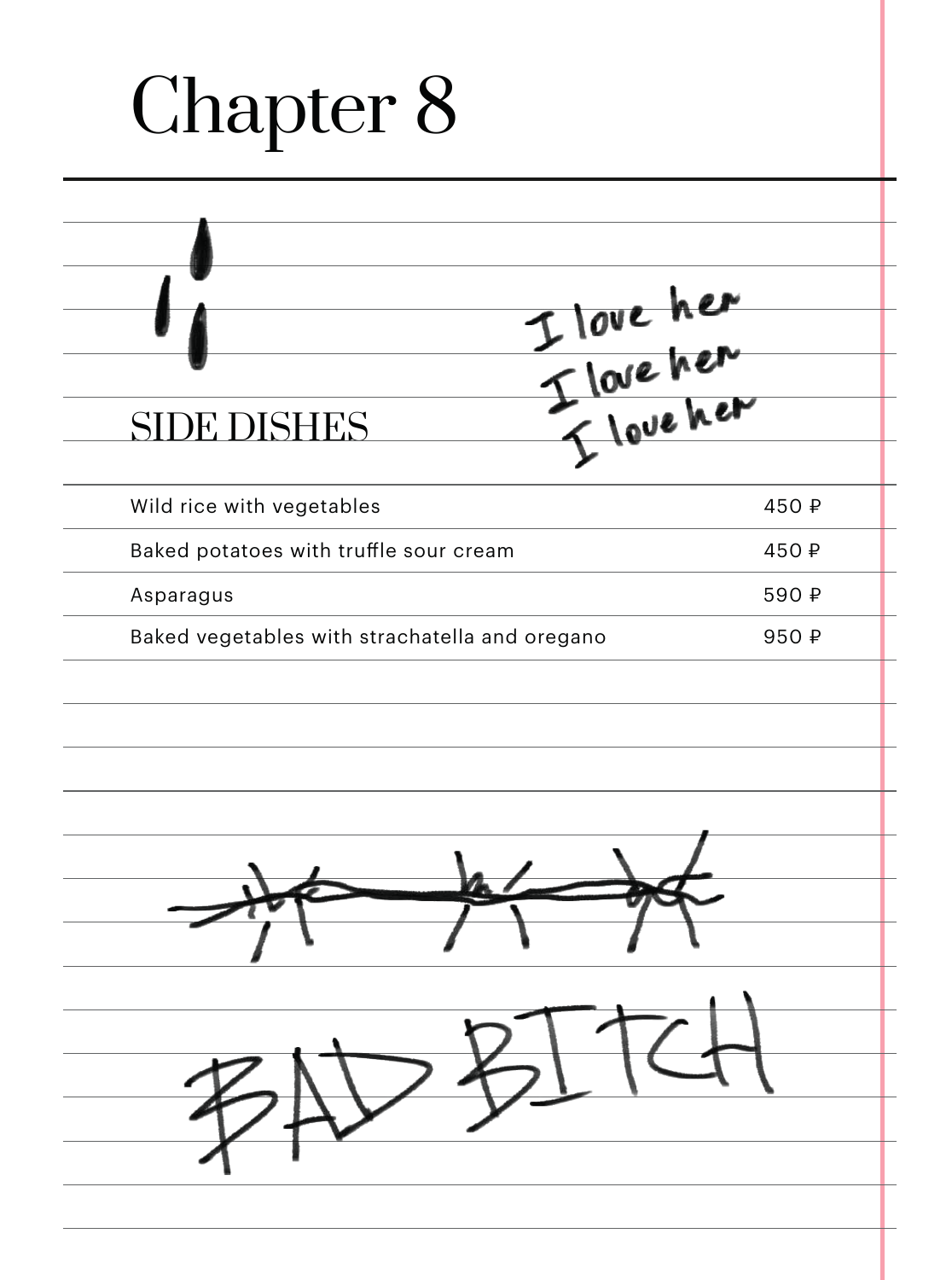| Jacquemousse           | 550₽  |
|------------------------|-------|
|                        |       |
|                        |       |
| Perfect size           | 550₽  |
|                        |       |
|                        |       |
| Broken dreams          | 690 ₽ |
|                        |       |
|                        |       |
| Make up your mind      | 690₽  |
|                        |       |
|                        |       |
| Pavlova of easy virtue | 790 ₽ |
|                        |       |
|                        |       |
| Holiday romance        | 890 ₽ |
|                        |       |
|                        |       |
|                        |       |
|                        |       |
|                        |       |
|                        |       |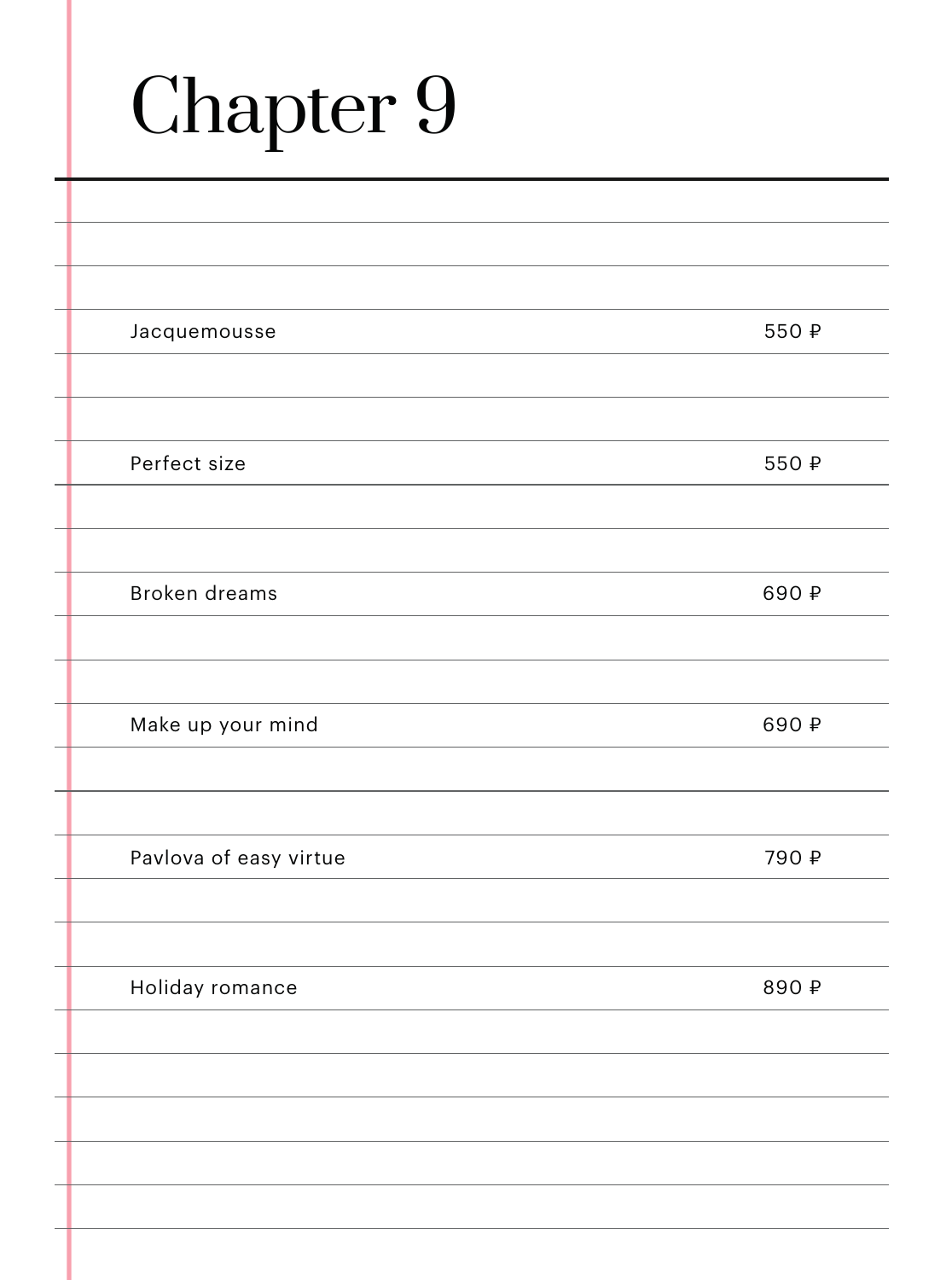| 70 ₽  |
|-------|
|       |
|       |
| 70 ₽  |
|       |
| 180 ₽ |
|       |
| 180 ₽ |
|       |
|       |
|       |
|       |
|       |
|       |
|       |
|       |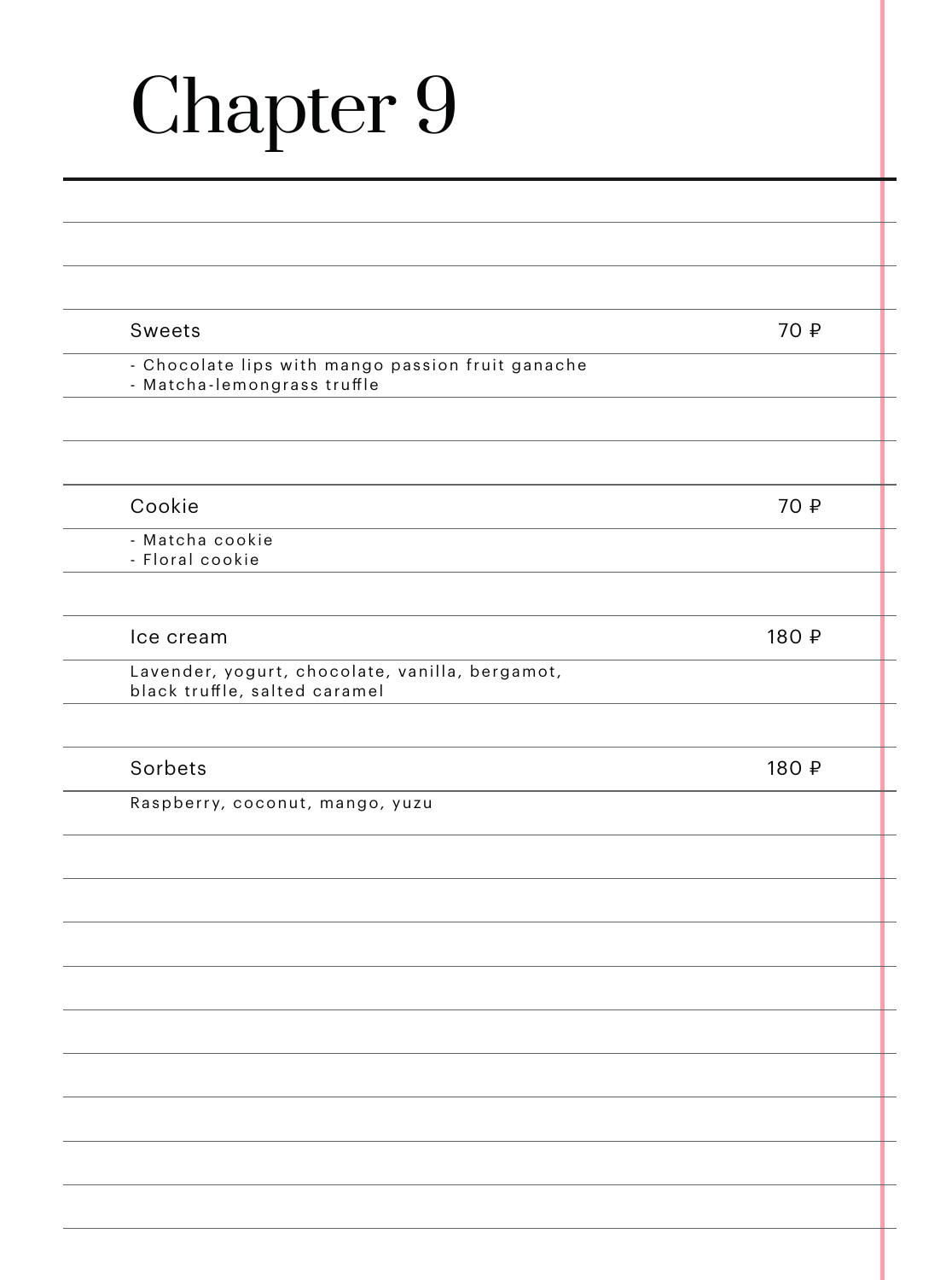| Espresso        | 40 ml  | 250 ₽              |  |
|-----------------|--------|--------------------|--|
| Filter coffee   | 250 ml | 300 ₽              |  |
| Cappuccino      | 200 ml | 300 ₽              |  |
| Flat White      | 200 ml | 300 ₽              |  |
| Latte macchiato | 300 ml | 300 ₽              |  |
| Cocoa           | 300 ml | 300 $\sqrt{P}$     |  |
| Matcha Latte    | 300 ml | 350P               |  |
| Raf             | 300 ml | 400 $\overline{P}$ |  |
|                 |        |                    |  |

### MORE INTERESTING

| Drunk cherry with collagen | $200$ ml         | 400 ₽ |
|----------------------------|------------------|-------|
| Raf Tiramisu               | $200 \text{ ml}$ | 400 ₽ |
| Salted pistachio           | 300 ml           | 400 ₽ |
| Spicy matcha               | 300 ml           | 400 ₽ |
| Pomegranate Filter         | 300 ml           | 400 ₽ |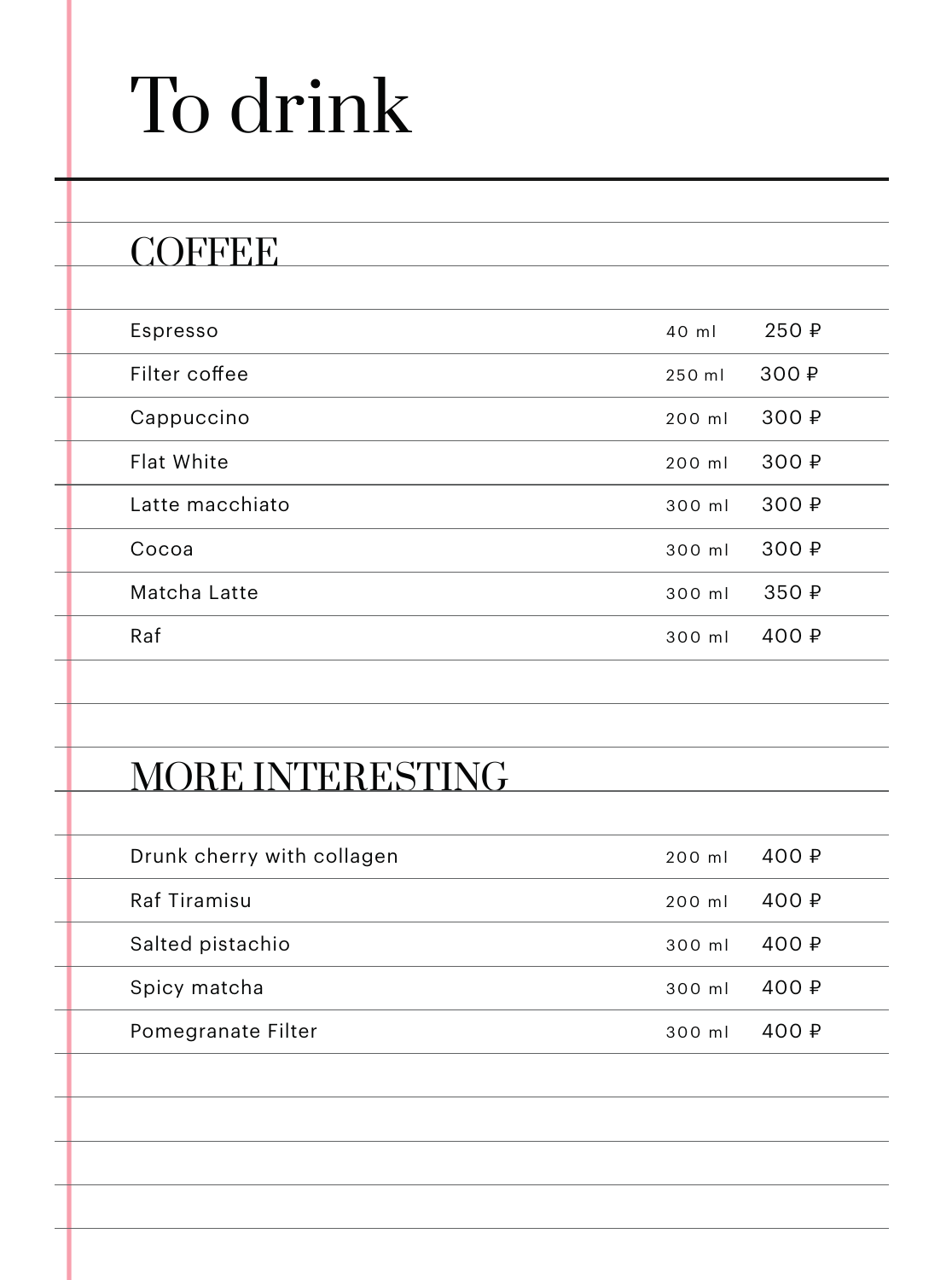| TEA                     |        |       |
|-------------------------|--------|-------|
|                         |        |       |
| Dian Hong               | 600 ml | 500₽  |
| Long Jin                | 600 ml | 500₽  |
|                         |        |       |
| Creamy Oolong           | 600 ml | 500 ₽ |
|                         |        |       |
| Jasmine                 | 600 ml | 500 ₽ |
|                         |        |       |
| Puerh tea               | 600 ml | 500 ₽ |
| Gaba                    | 600 ml | 550₽  |
|                         |        |       |
| Black tea with bergamot | 600 ml | 550₽  |
|                         |        |       |
|                         |        |       |
|                         |        |       |
|                         |        |       |
|                         |        |       |
|                         |        |       |
|                         |        |       |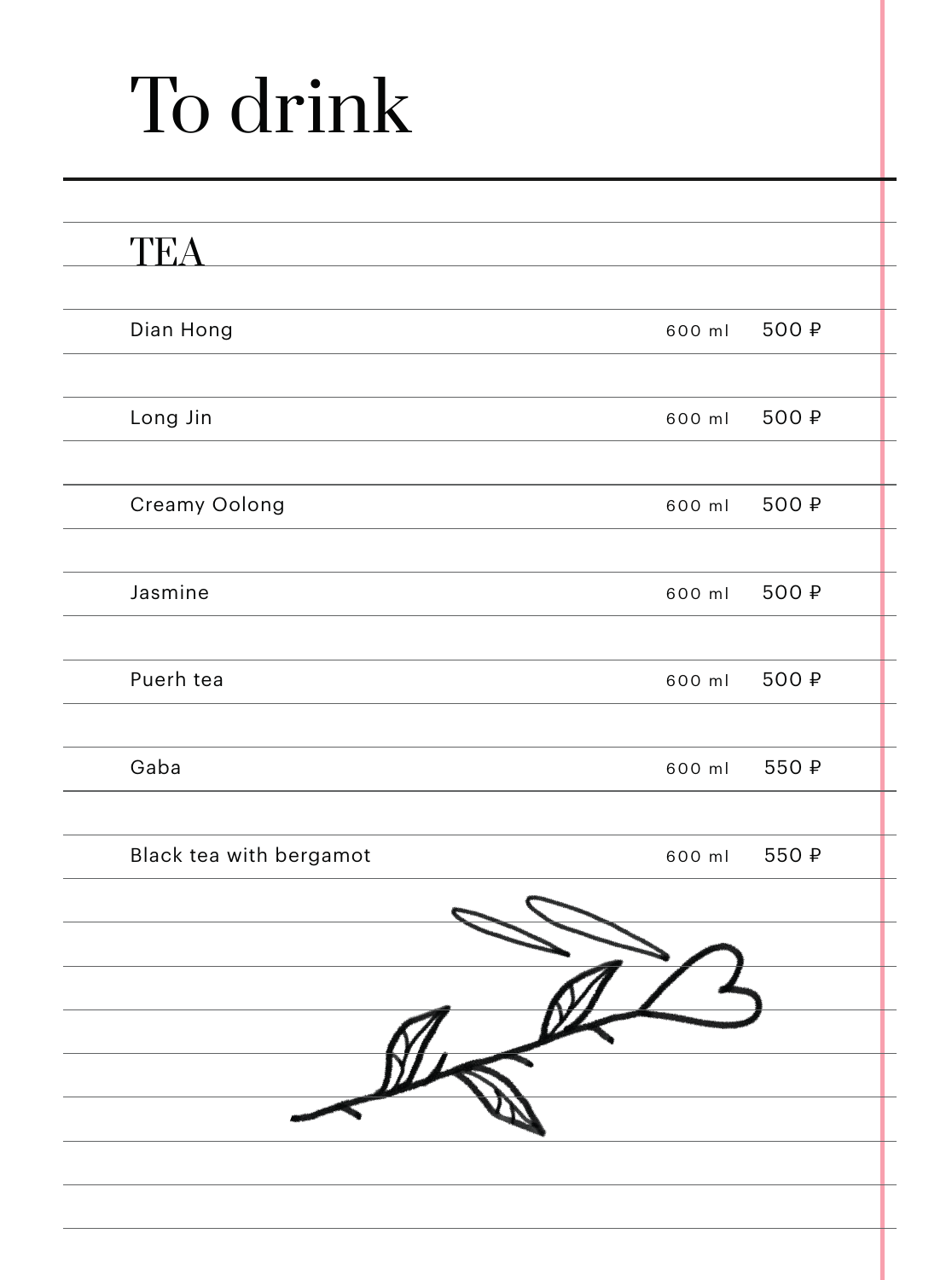| <b>SPECIAL</b>         |        |       |
|------------------------|--------|-------|
|                        |        |       |
| Banana Red Bathrobe    | 600 ml | 600 ₽ |
|                        |        |       |
| Grapefruit - Rooibos   | 600 ml | 600 ₽ |
|                        |        |       |
| Watermelon with spices | 600 ml | 600 ₽ |
|                        |        |       |
| Vanilla - Lavender     | 600 ml | 600 ₽ |
|                        |        |       |
|                        |        |       |
| <b>TISANES</b>         |        |       |
|                        |        |       |
| Tibetan chamomile      | 600 ml | 500 ₽ |
|                        |        |       |
| <b>Buckwheat</b>       | 600 ml | 500₽  |
|                        |        |       |
| Japanese linden        | 600 ml | 550₽  |
|                        |        |       |
| Mountain herbs         | 600 ml | 550P  |
|                        |        |       |
| Cascara                | 600 ml | 550₽  |
|                        |        |       |
|                        |        |       |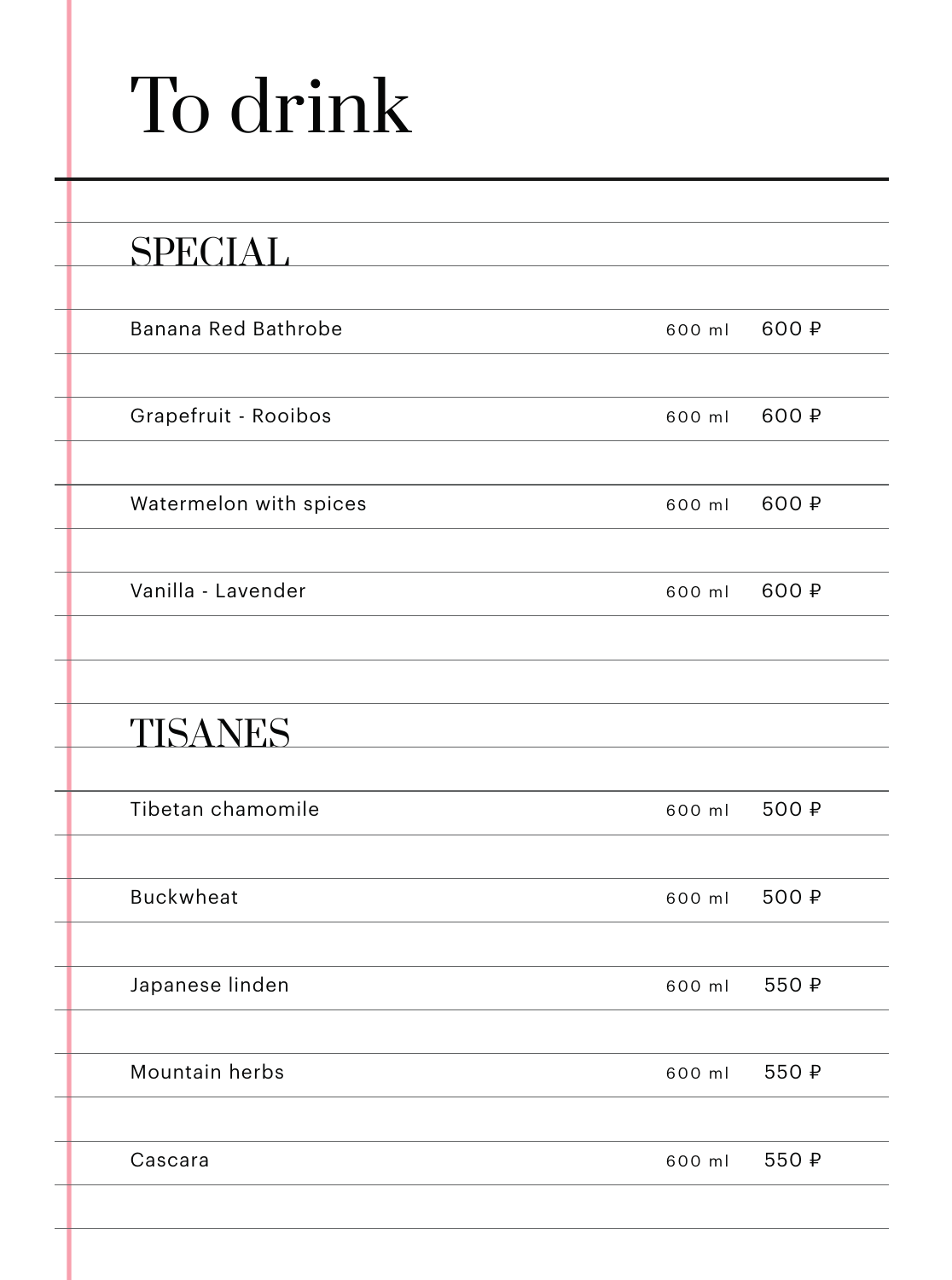| Grapefruit + Orange              | 300 ml | 390 ₽ |
|----------------------------------|--------|-------|
| Orange + Carrot + Cinnamon       | 300 ml | 390 ₽ |
| Pumpkin + Passion Fruit + Orange | 300 ml | 450 ₽ |
| Apple + Celery + Arugula         | 300 мл | 490 ₽ |
|                                  |        |       |
| CHILLED                          |        |       |
|                                  |        |       |
| Coca-Cola/Coca-Cola Zero         | 330 ml | 250 ₽ |
| Water Good Girl                  | 500 ml | 450 ₽ |
| Yoga juice                       | 200 ml | 480 ₽ |
| Dausuz water                     | 275 ml | 300 ₽ |
| Dausuz water                     | 850 ml | 600 ₽ |
|                                  |        |       |
| <b>LEMONADES</b>                 |        |       |
|                                  |        |       |
| Monday                           | 200 ml | 450 ₽ |
| Tuesday                          | 250 ml | 490 ₽ |
| French Riviera                   | 200 ml | 490 ₽ |
| Summer in Provence               | 200 ml | 490 ₽ |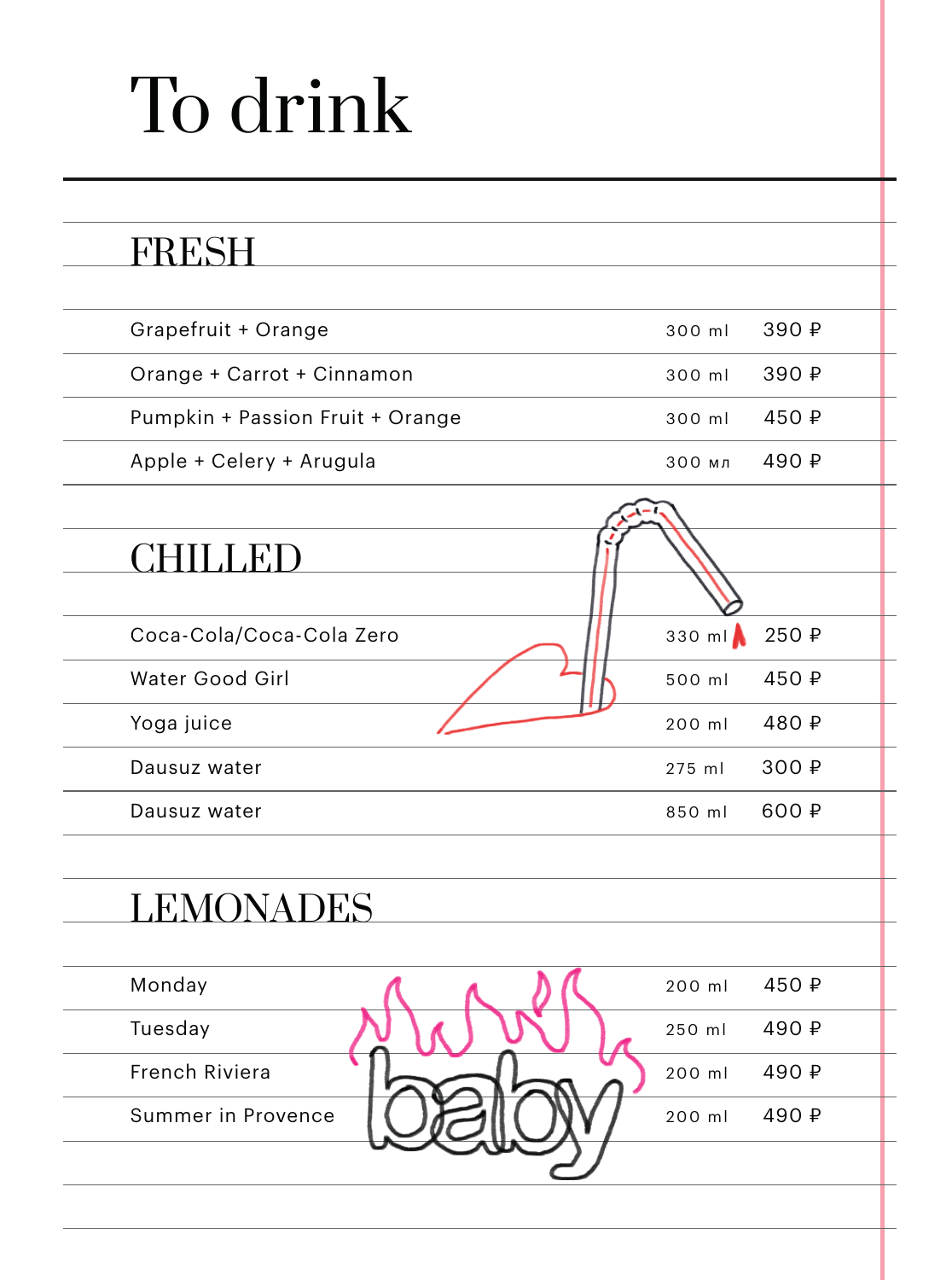#### FOR THOSE WHO PRETEND TO BE A ZOZHNIK

| Da hong pao, prunes, currants          | 200 ml | 490 ₽ |
|----------------------------------------|--------|-------|
| Milk oolong, strawberries, tonka beans | 200 ml | 490 ₽ |
| Gaba tea, mango, lemongrass            | 200 ml | 490 ₽ |
| Matcha, jasmine, aloe                  | 200 ml | 490 ₽ |
|                                        |        |       |
|                                        |        |       |
| <b>TONICS</b>                          |        |       |
|                                        |        |       |
| <b>Tonic Schweppes</b>                 | 250 ml | 300 ₽ |
| Tonic Fever tree                       | 200 ml | 550₽  |
| Tonic Fever tree elderflower           | 200 ml | 550₽  |
|                                        |        |       |
|                                        |        |       |
|                                        |        |       |
|                                        |        |       |
|                                        |        |       |
|                                        |        |       |
|                                        |        |       |
|                                        |        |       |
|                                        |        |       |
|                                        |        |       |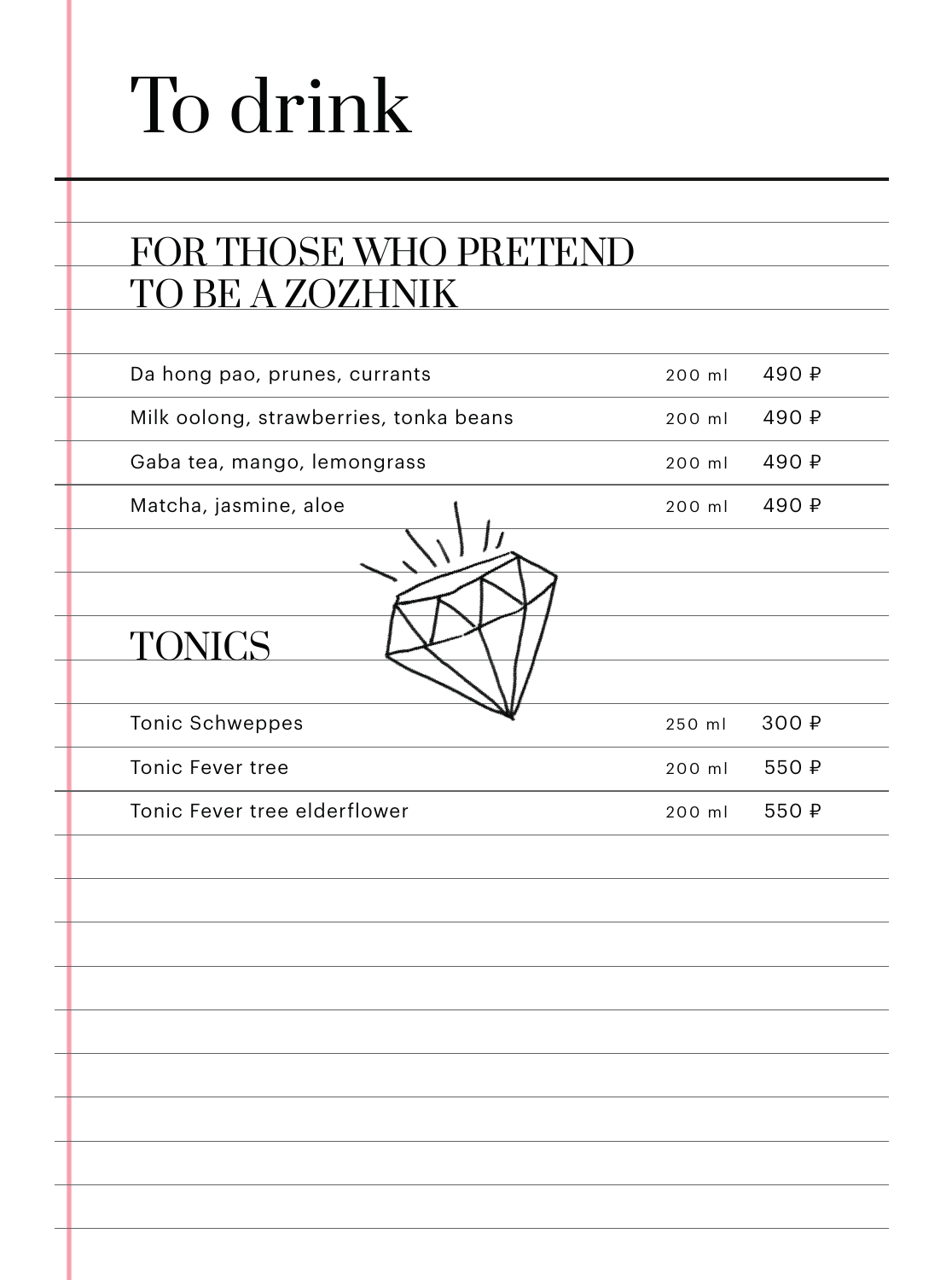# To get drunk

#### **COCKTAILS**

| Good Girl /             | 120 ml | 750 ₽ |
|-------------------------|--------|-------|
|                         |        |       |
| Air of Patriki /        | 100 ml | 750 ₽ |
|                         |        |       |
| On the lips /           | 150 ml | 750 ₽ |
|                         |        |       |
| Nymphomaniac /          | 120 ml | 750 ₽ |
|                         |        |       |
| $18+$ movie /           | 130 ml | 750 ₽ |
|                         |        |       |
| Preliminary fairytale / | 120 ml | 750 ₽ |
|                         |        |       |
| Bad Boy /               | 80 ml  | 750 ₽ |
|                         |        |       |
| Social life /           | 120 ml | 750 ₽ |
|                         |        |       |
| Feihuijo /              | 90 ml  | 750 ₽ |
|                         |        |       |
| Kept woman /            | 150 ml | 750 ₽ |
|                         |        |       |
| House of Gussi /        | 90 ml  | 750 ₽ |
|                         |        |       |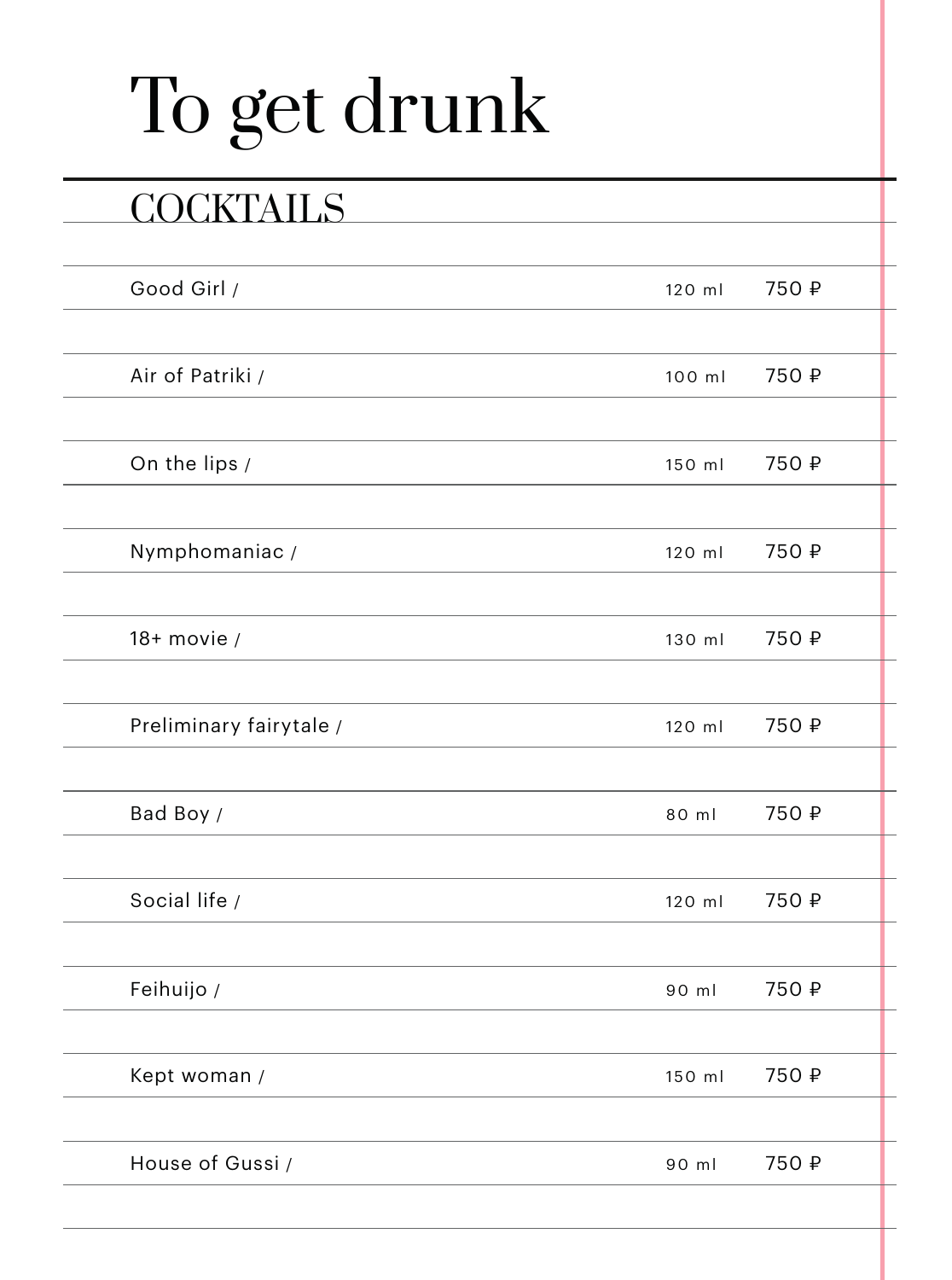# To get drunk

### APERITIF AND DIGESTIF

| Campari              | 50 ml | 450 $\downarrow$ |
|----------------------|-------|------------------|
| Carpano Bianco       | 50 ml | 500 $\sqrt{P}$   |
| <b>Fernet Branca</b> | 50 ml | 520 $\downarrow$ |
| Branca Menta         | 50 ml | $520 \text{ } P$ |
| Amaro Montenegro     | 50 ml | 520 $\downarrow$ |
| Byrrh                | 50 ml | 620 ₽            |

#### FORTIFIED WINES

| Barbadilio Fino          | 50 ml | 600 ₽ |
|--------------------------|-------|-------|
| Barbadillo Pedro Ximenez | 50 ml | 750 ₽ |
| Dow's Nirvana            | 50 ml | 800 ₽ |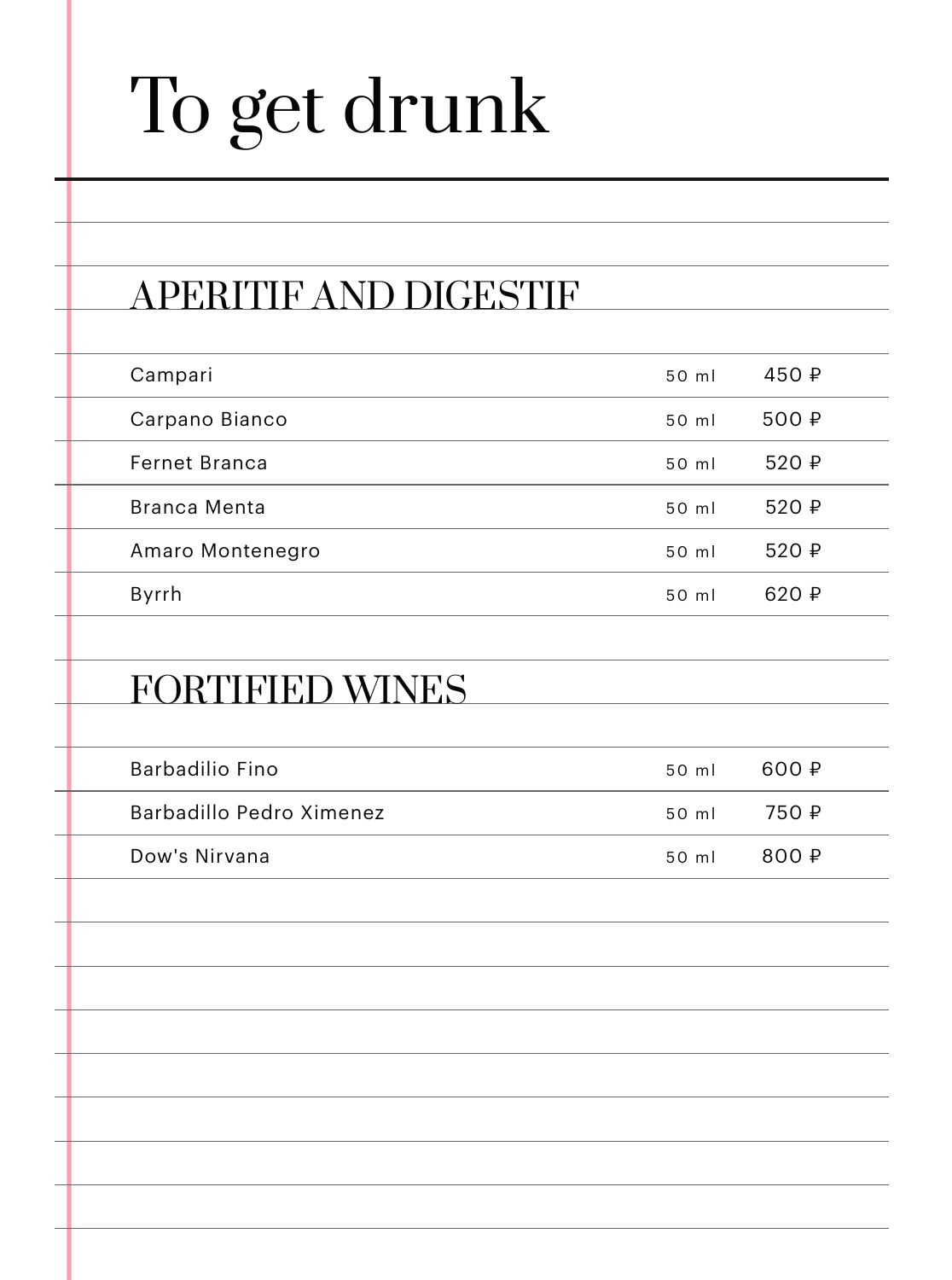| <b>VODKA</b>     |                  |
|------------------|------------------|
| Beluga Noble     | 550₽<br>50 ml    |
| Beluga Gold      | 690₽<br>50 ml    |
|                  |                  |
|                  |                  |
|                  |                  |
|                  |                  |
| GIN              | $\mathcal{W}$ le |
|                  |                  |
|                  | ye               |
| Citadelle        | 550₽<br>50 ml    |
| Malfy Rosa       | 590 ₽<br>50 ml   |
| Malfy Arancia    | 590 ₽<br>50 ml   |
| <b>Brockmans</b> | 750 ₽<br>50 ml   |
| Normindia        | 900₽<br>50 ml    |
| Hendricks        | 1500₽<br>50 ml   |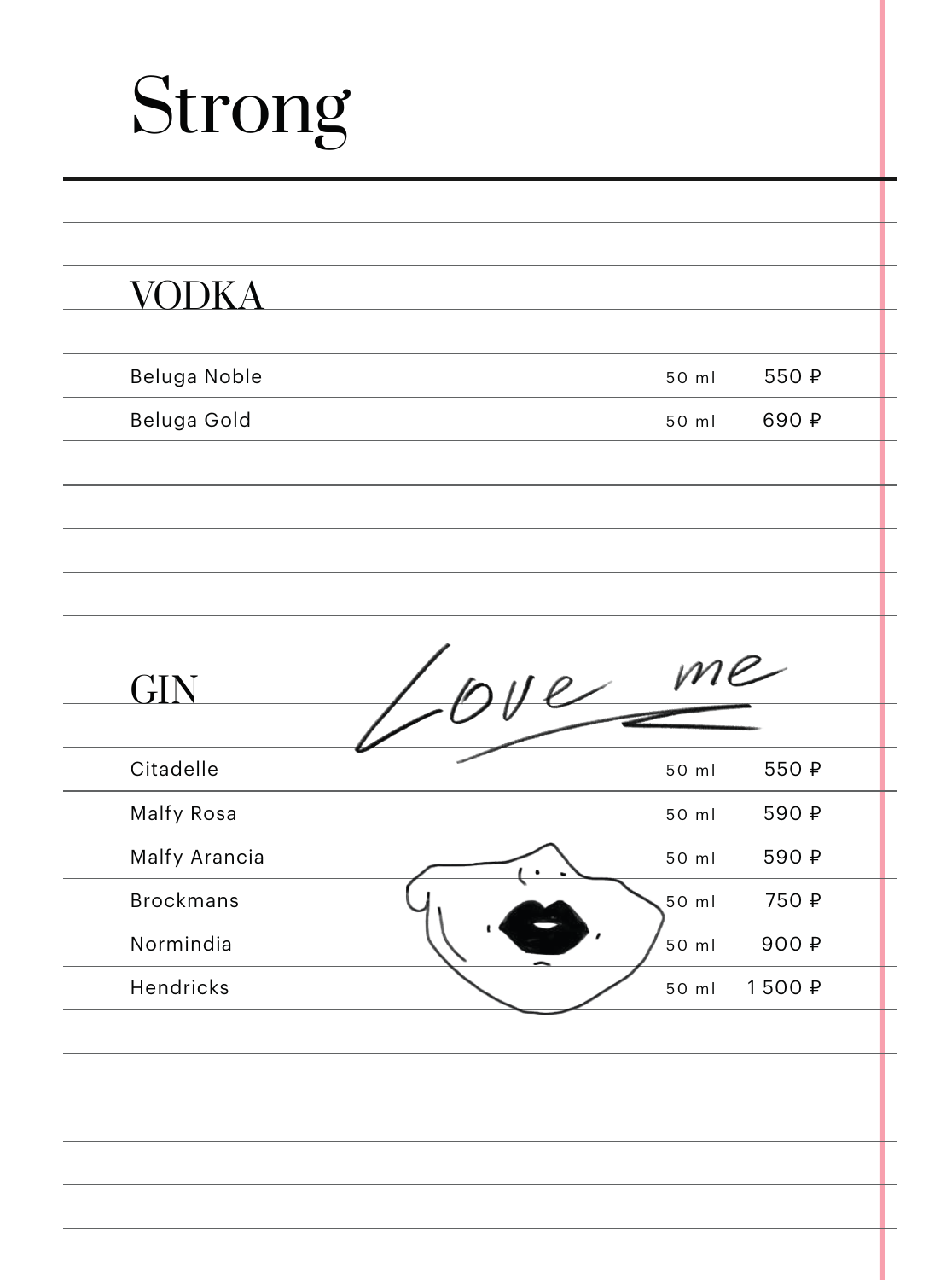## Strong

٠

| Botucal Reserva Exclusiva 12YO<br>50 ml<br>Zacapa 23<br>50 ml<br>TEQUILA<br>Koch El Mezcal<br>50 ml<br>Ocho<br>50 ml<br>Volcan de mi Tierra Blanco<br>50 ml<br>Jose Cuervo 1800 Anejo<br>50 ml<br>Derrumbes San Luis<br>50 ml<br>Volcan de mi Tierra Anejo Cristalino<br>50 ml | Beach House White Spiced & Fruity | 50 ml | 590 ₽   |
|--------------------------------------------------------------------------------------------------------------------------------------------------------------------------------------------------------------------------------------------------------------------------------|-----------------------------------|-------|---------|
|                                                                                                                                                                                                                                                                                |                                   |       | 850 ₽   |
|                                                                                                                                                                                                                                                                                |                                   |       | 1260₽   |
|                                                                                                                                                                                                                                                                                |                                   |       |         |
|                                                                                                                                                                                                                                                                                |                                   |       | 790 ₽   |
|                                                                                                                                                                                                                                                                                |                                   |       | 800₽    |
|                                                                                                                                                                                                                                                                                |                                   |       | 850 ₽   |
|                                                                                                                                                                                                                                                                                |                                   |       | 1000₽   |
|                                                                                                                                                                                                                                                                                |                                   |       | 1150 ₽  |
|                                                                                                                                                                                                                                                                                |                                   |       | 1 390 ₽ |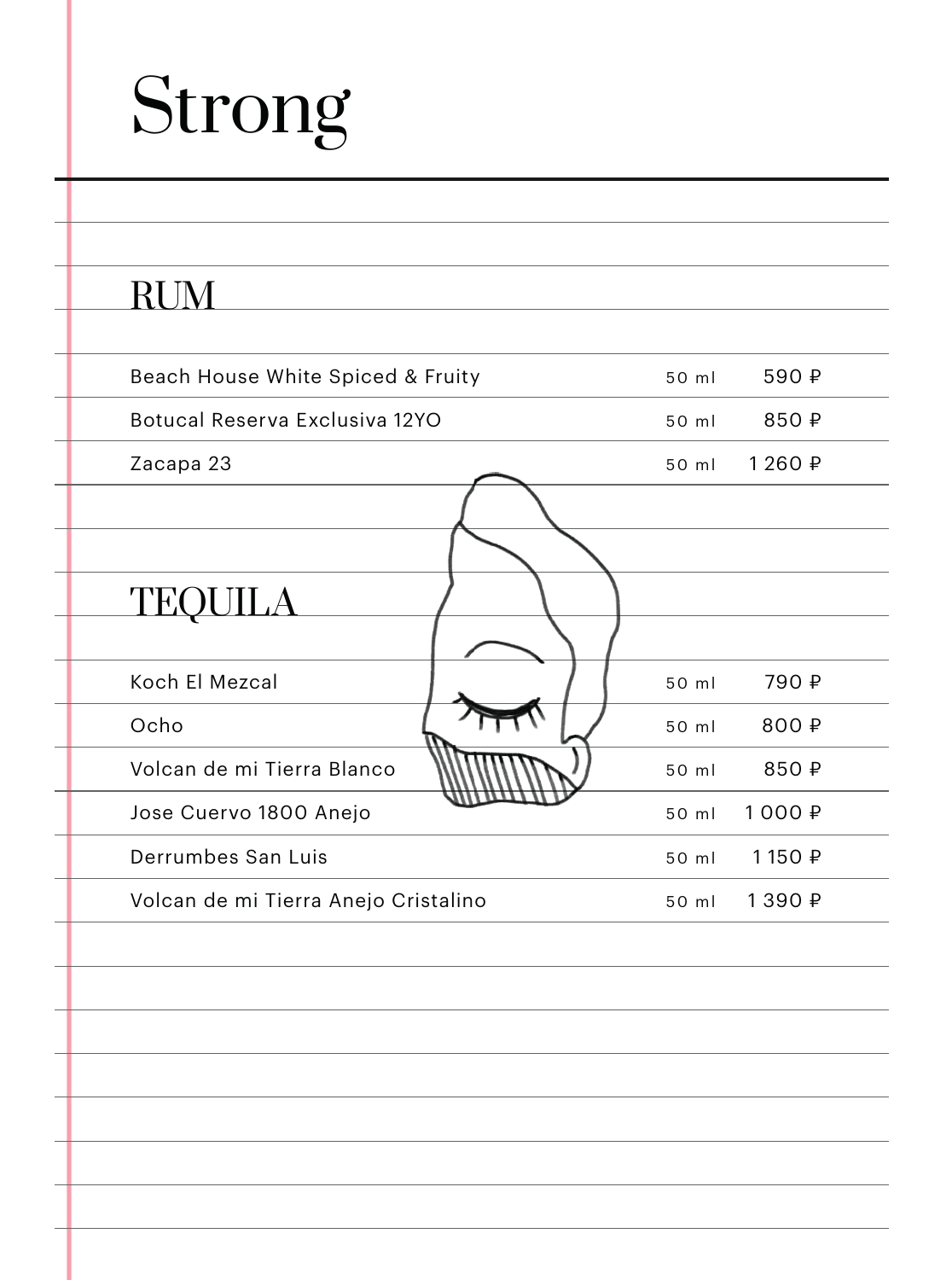## Strong

|                         | <b>IRISH</b>       |
|-------------------------|--------------------|
| <b>Bushmills</b>        | 850 ₽<br>50 ml     |
|                         | <b>SCOTCH</b>      |
| Monkey Shoulder         | 1 350 ₽<br>50 ml   |
| Monkey Shoulder Smoke   | 1550₽<br>50 ml     |
|                         | <b>FRENCH</b>      |
| Cortoisie Single Malt   | 900 ₽<br>50 ml     |
| Eddu                    | 1150₽<br>50 ml     |
|                         | <b>AUSTRALIAN</b>  |
| <b>Hellyers Road</b>    | 1 300 ₽<br>50 ml   |
|                         | <b>AMERICAN</b>    |
| Woodford                | 1000₽<br>50 ml     |
|                         | <b>SINGLE MALT</b> |
| Ardbeg Wee Beastie      | 990 ₽<br>50 ml     |
| Glenlivet 3 tomintoul   | 1050₽<br>50 ml     |
| Glenmorangie Nectar     | 1190₽<br>50 ml     |
| Glen Scotia Double Cask | 1 2 2 0 ₽<br>50 ml |
|                         |                    |
|                         |                    |
|                         |                    |